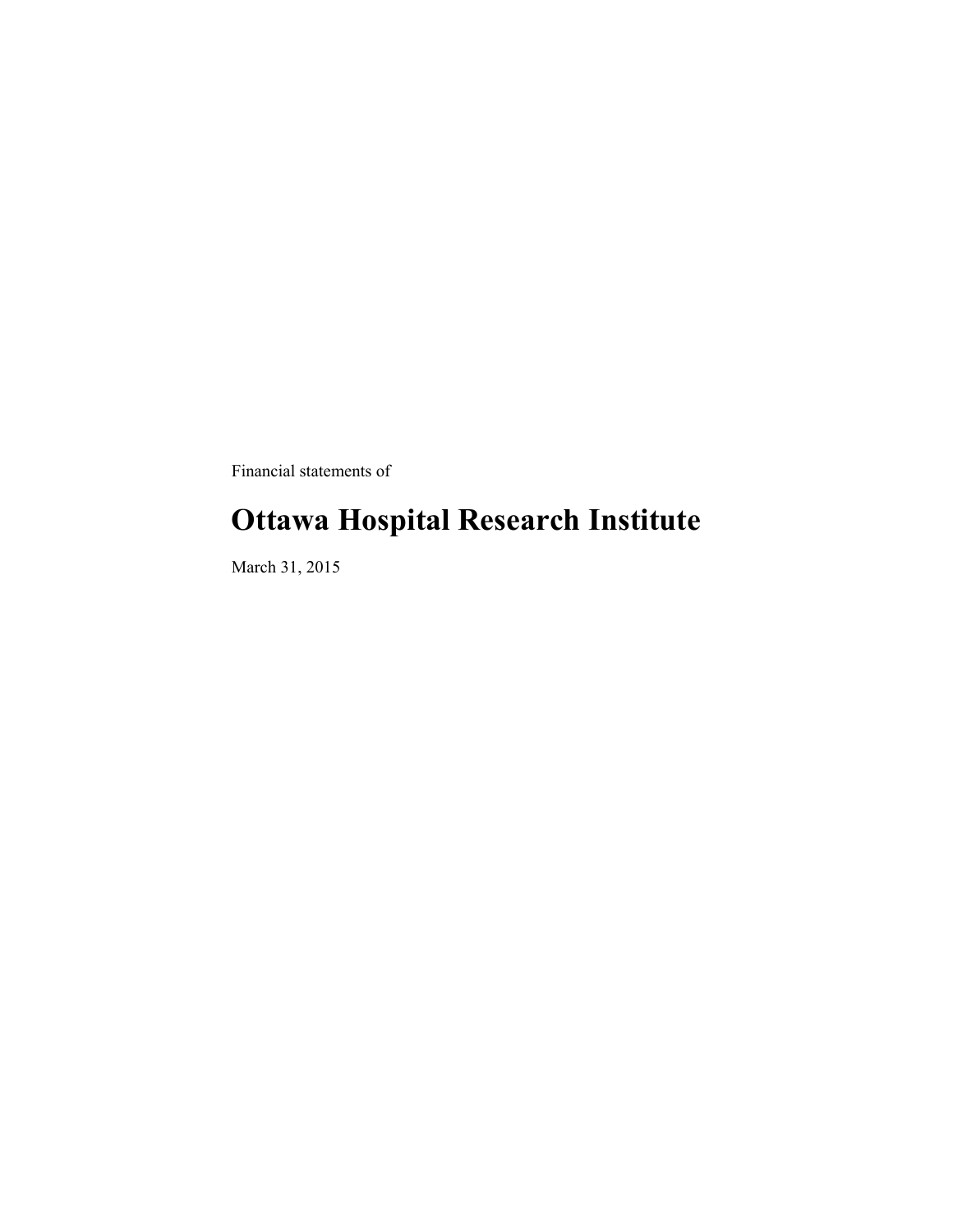# **Ottawa Hospital Research Institute**<br>March 31, 2015

### Table of contents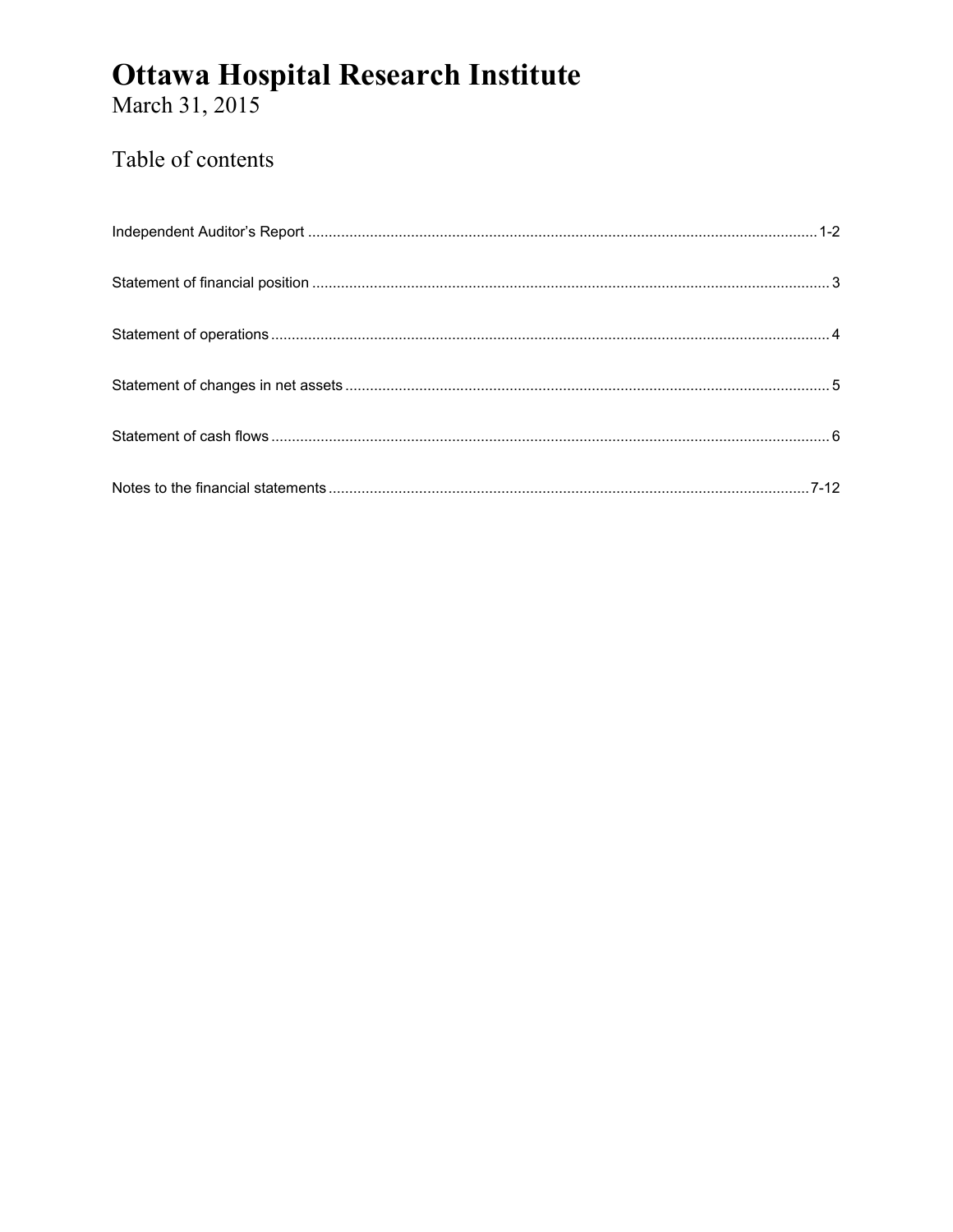# Deloitte.

Deloitte LLP 1600 - 100 Queen Street Ottawa ON K1P 5T8 Canda

Tel: (613) 236–2442 Fax: (613) 236–2195 www.deloitte.ca

### **Independent Auditor's Report**

To the Members of the Ottawa Hospital Research Institute

We have audited the accompanying financial statements of the Ottawa Hospital Research Institute, which comprise the statement of financial position as at March 31, 2015, and the statements of operations, changes in net assets and cash flows for the year then ended, and a summary of significant accounting policies and other explanatory information.

#### **Management's Responsibility for the Financial Statements**

Management is responsible for the preparation and fair presentation of these financial statements in accordance with Canadian accounting standards for not-for-profit organizations, and for such internal control as management determines is necessary to enable the preparation of financial statements that are free from material misstatement, whether due to fraud or error.

#### **Auditor's Responsibility**

Our responsibility is to express an opinion on these financial statements based on our audit. We conducted our audit in accordance with Canadian generally accepted auditing standards. Those standards require that we comply with ethical requirements and plan and perform the audit to obtain reasonable assurance about whether the financial statements are free from material misstatement.

An audit involves performing procedures to obtain audit evidence about the amounts and disclosures in the financial statements. The procedures selected depend on the auditor's judgment, including the assessment of the risks of material misstatement of the financial statements, whether due to fraud or error. In making those risk assessments, the auditor considers internal control relevant to the entity's preparation and fair presentation of the financial statements in order to design audit procedures that are appropriate in the circumstances, but not for the purpose of expressing an opinion on the effectiveness of the entity's internal control. An audit also includes evaluating the appropriateness of accounting policies used and the reasonableness of accounting estimates made by management, as well as evaluating the overall presentation of the financial statements.

We believe that the audit evidence we have obtained is sufficient and appropriate to provide a basis for our audit opinion.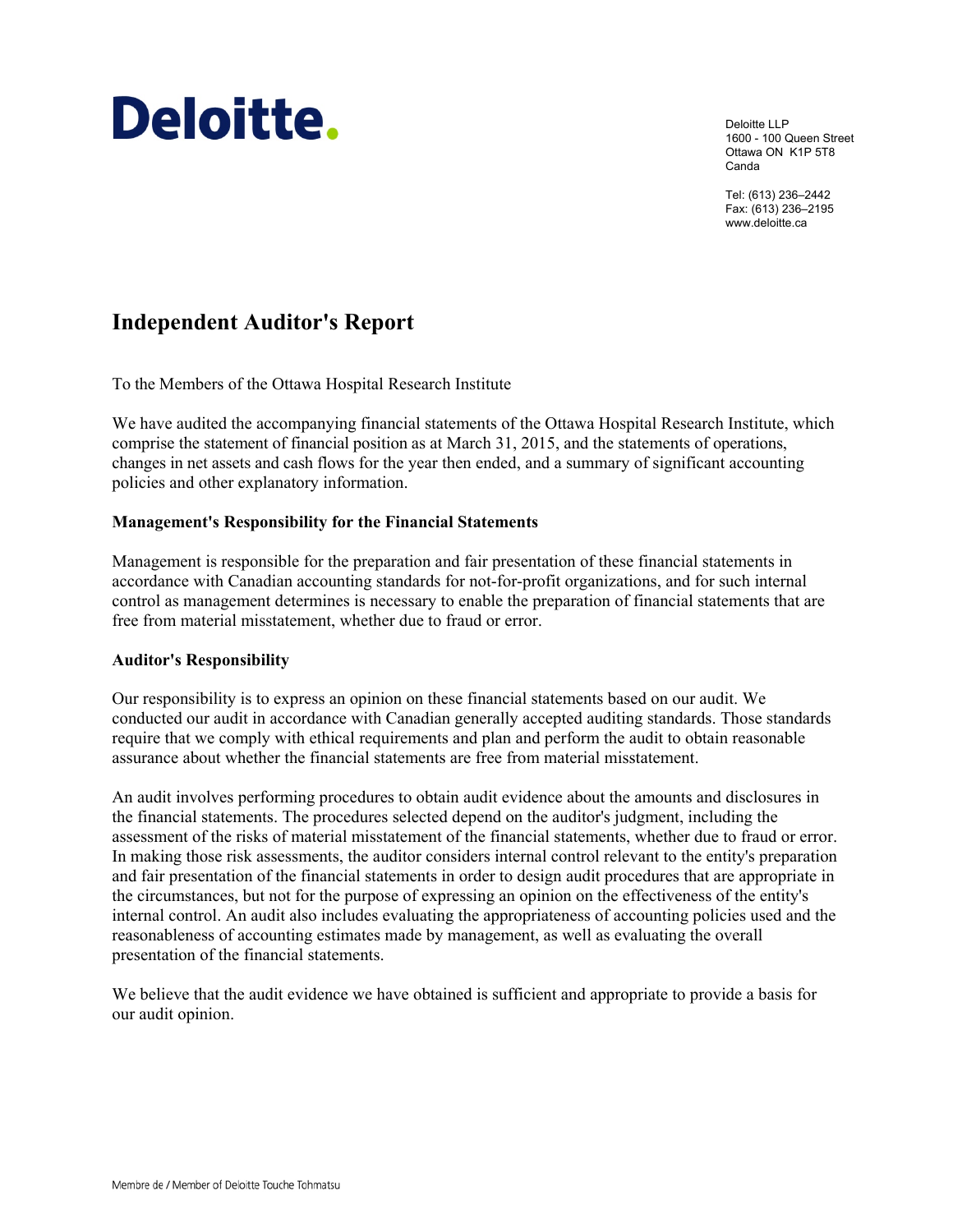#### **Opinion**

In our opinion, the financial statements present fairly, in all material respects, the financial position of the Ottawa Hospital Research Institute as at March 31, 2015, and the results of its operations and its cash flows for the year then ended in accordance with Canadian accounting standards for not-for-profit organizations.

Detoitte LLP

Chartered Professional Accountants, Chartered Accountants Licensed Public Accountants

June 25, 2015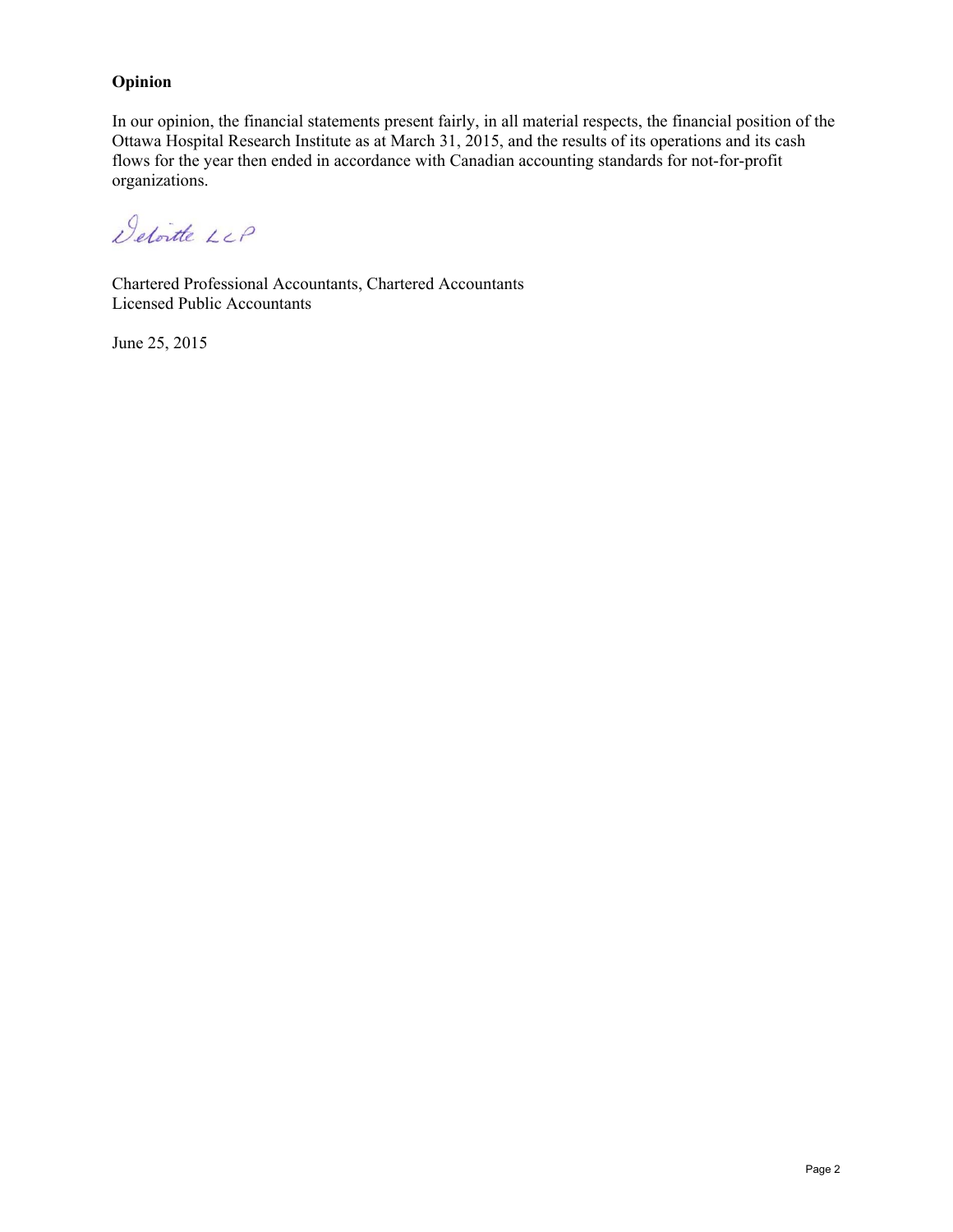Statement of financial position as at March 31, 2015

|                                       | Externally |              |             |             |
|---------------------------------------|------------|--------------|-------------|-------------|
|                                       | restricted | Unrestricted | 2015        | 2014        |
|                                       | \$         | \$           | \$          |             |
| <b>Assets</b>                         |            |              |             |             |
| <b>Current assets</b>                 |            |              |             |             |
| Cash                                  | 2,998,096  | 7,755,706    | 10,753,802  | 11,164,844  |
| Due from The Ottawa Hospital (Note 3) |            | 3,233,988    | 3,233,988   | 3,741,066   |
| Due from The Ottawa Hospital          |            |              |             |             |
| Foundation (Note 3)                   | 2,397,591  | 3,493,099    | 5,890,690   | 5,890,858   |
| Accounts receivable                   | 9,702,835  | 417,813      | 10,120,648  | 8,742,756   |
|                                       | 15,098,522 | 14,900,606   | 29,999,128  | 29,539,524  |
| Prepaid expenses                      | 149,292    |              | 149,292     |             |
| Investments (Note 4)                  | 58,802,897 |              | 58,802,897  | 54,018,717  |
| Capital assets (Note 5)               | 21,345,294 |              | 21,345,294  | 23,126,204  |
|                                       | 95,396,005 | 14,900,606   | 110,296,611 | 106,684,445 |
|                                       |            |              |             |             |
| <b>Liabilities</b>                    |            |              |             |             |
| <b>Current liabilities</b>            |            |              |             |             |
| Accounts payable and                  |            |              |             |             |
| accrued liabilities                   | 2,075,178  | 1,297,929    | 3,373,107   | 2,599,329   |
| Unearned income                       | 340,000    | 4,912,500    | 5,252,500   | 4,934,000   |
| Unexpended research                   |            |              |             |             |
| project funding (Note 6)              | 71,635,533 |              | 71,635,533  | 68,813,795  |
|                                       | 74,050,711 | 6,210,429    | 80,261,140  | 76,347,124  |
| Deferred capital                      |            |              |             |             |
| contributions (Note 7)                | 20,752,285 |              | 20,752,285  | 22,425,398  |
|                                       | 94,802,996 | 6,210,429    | 101,013,425 | 98,772,522  |
| Net assets                            |            |              |             |             |
| Internally restricted (Note 8)        |            | 5,956,525    | 5,956,525   | 4,585,262   |
| Invested in capital assets            | 593,009    |              | 593,009     | 700,806     |
| Unrestricted                          |            | 2,733,652    | 2,733,652   | 2,625,855   |
|                                       | 593,009    | 8,690,177    | 9,283,186   | 7,911,923   |
|                                       | 95,396,005 | 14,900,606   | 110,296,611 | 106,684,445 |

On behalf of the Board

 Director Director aster

See accompanying notes to the financial statements.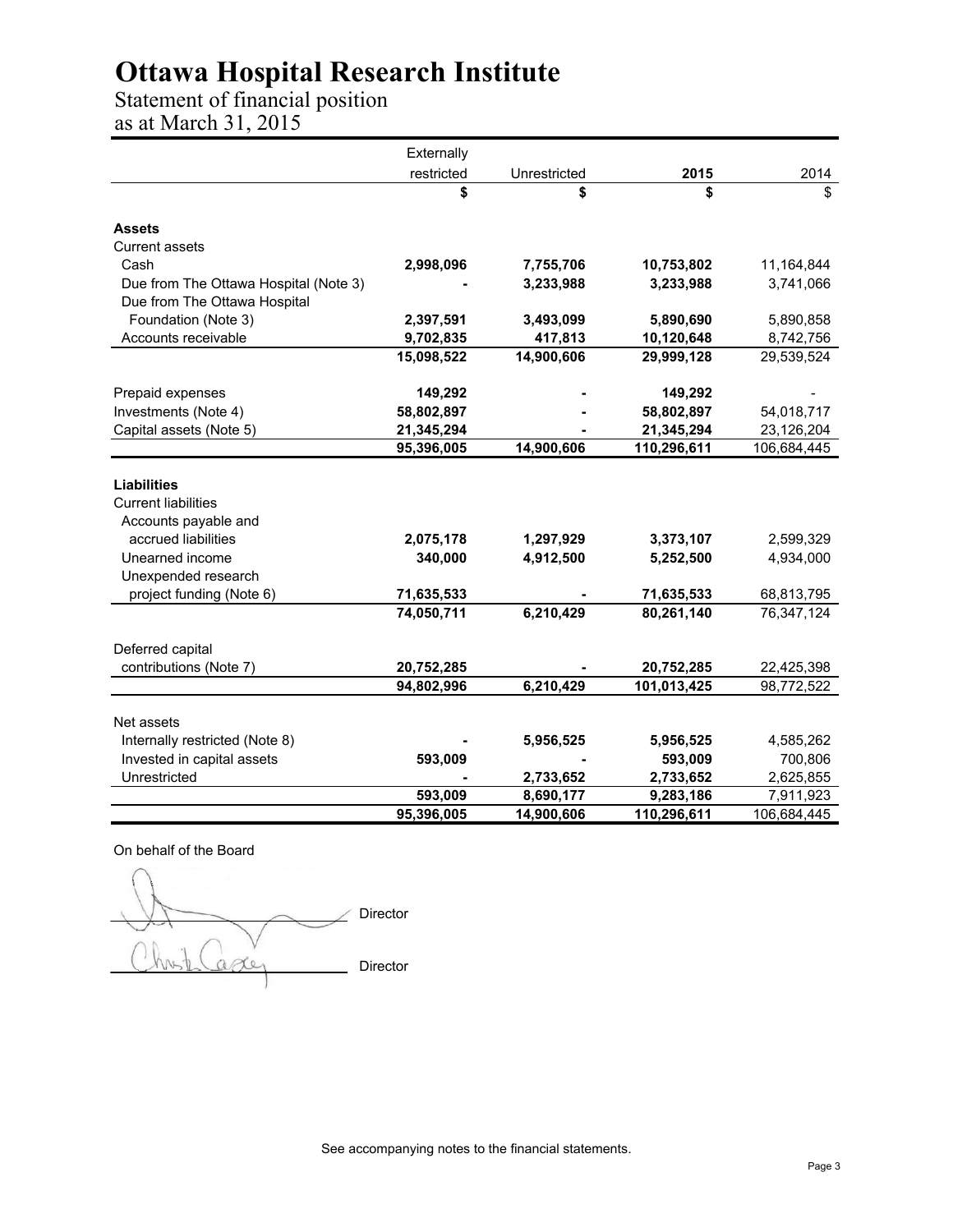Statement of operations year ended March 31, 2015

|                                         | Externally |              |             |             |
|-----------------------------------------|------------|--------------|-------------|-------------|
|                                         | restricted | Unrestricted | 2015        | 2014        |
|                                         | \$         | \$           | \$          | \$          |
| <b>Revenue</b>                          |            |              |             |             |
| The Ottawa Hospital Foundation (Note 3) |            |              |             |             |
| Research and salary                     |            | 4,614,840    | 4,614,840   | 3,003,729   |
| Endowment fund income                   |            | 1,894,709    | 1,894,709   | 2,841,316   |
| Indirect cost recovery                  |            | 6,578,835    | 6,578,835   | 6,277,941   |
| The Ottawa Hospital (Note 3)            |            | 4,565,932    | 4,565,932   | 4,665,932   |
| University of Ottawa (Note 3)           |            |              |             |             |
| Salary support                          |            | 1,273,979    | 1,273,979   | 1,270,809   |
| Endowment fund income                   |            | 117,418      | 117,418     | 127,623     |
| Medical practice plans                  |            | 5,605,958    | 5,605,958   | 5,165,772   |
| Research projects                       | 75,152,049 |              | 75,152,049  | 70,184,484  |
| Miscellaneous                           |            | 654,472      | 654,472     | 629,569     |
| Investment income (Note 4)              |            | 4,956,387    | 4,956,387   | 4,547,060   |
| Amortization of deferred                |            |              |             |             |
| capital contributions (Note 7)          | 3,374,487  |              | 3,374,487   | 3,498,871   |
|                                         | 78,526,536 | 30,262,530   | 108,789,066 | 102,213,106 |
|                                         |            |              |             |             |
| <b>Expenses</b>                         |            |              |             |             |
| Scientific programs                     |            | 19,196,492   | 19,196,492  | 17,562,630  |
| General research administration         |            | 3,263,331    | 3,263,331   | 3,059,000   |
| Technology transfer program             |            | 397,401      | 397,401     | 348,649     |
| Hospital services                       |            | 3,945,372    | 3,945,372   | 3,825,485   |
| Other research                          |            | 1,142,350    | 1,142,350   | 1,027,246   |
| Research ethics board                   |            | 902,013      | 902,013     | 940,609     |
| Research project costs (Note 6)         | 75,152,049 |              | 75,152,049  | 70,184,484  |
| Amortization of capital assets          | 3,418,795  |              | 3,418,795   | 3,543,178   |
|                                         | 78,570,844 | 28,846,959   | 107,417,803 | 100,491,281 |
| Excess (deficiency) of revenue          |            |              |             |             |
| over expenses                           | (44, 308)  | 1,415,571    | 1,371,263   | 1,721,825   |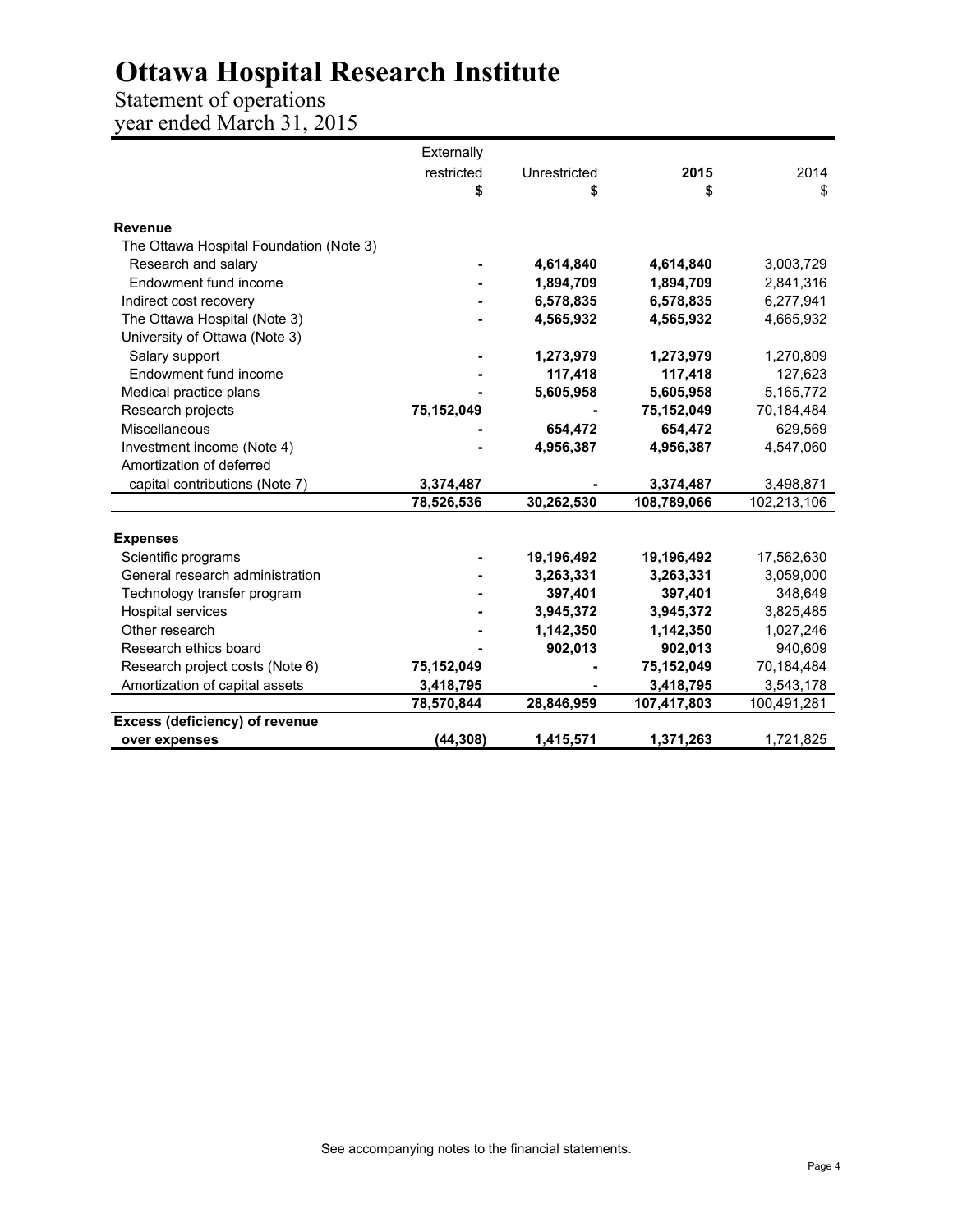Statement of changes in net assets year ended March 31, 2015

|                                                  |             | Internally | Invested in |              |           |           |
|--------------------------------------------------|-------------|------------|-------------|--------------|-----------|-----------|
|                                                  | Externally  | restricted | capital     |              |           |           |
|                                                  | restricted  | (Note 8)   | assets      | Unrestricted | 2015      | 2014      |
|                                                  |             |            |             |              |           |           |
| Balance, beginning of year                       |             | 4,585,262  | 700.806     | 2,625,855    | 7,911,923 | 6,190,098 |
| Excess (deficiency) of revenue over expenses     | (44, 308)   |            |             | 1,415,571    | 1,371,263 | 1,721,825 |
| Transfer to internally restricted (Note 8)       |             | 1,371,263  | ٠           | (1,371,263)  |           |           |
| Amortization of capital assets                   | 3.418.795   |            | (3,418,795) |              |           |           |
| Purchase of capital assets                       | (1,637,885) | ۰.         | 1.637.885   |              |           |           |
| Deferred capital contributions received (Note 7) | 1,637,885   |            | (1,701,374) | 63,489       | -         |           |
| Amortization of deferred capital contributions   | (3,374,487) |            | 3,374,487   |              |           |           |
| Balance, end of year                             |             | 5,956,525  | 593,009     | 2,733,652    | 9,283,186 | 7,911,923 |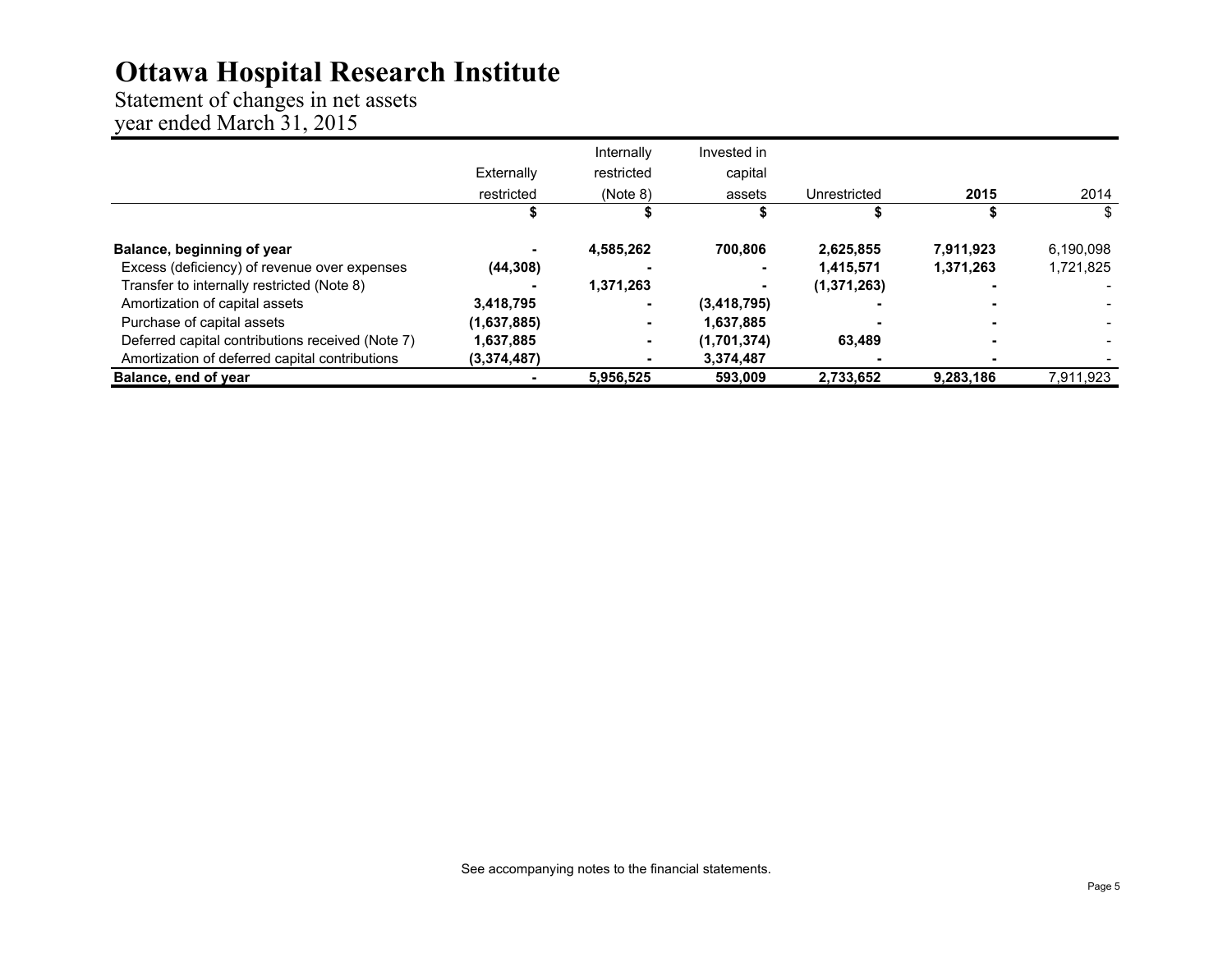Statement of cash flows year ended March 31, 2015

|                                                                | 2015          | 2014          |
|----------------------------------------------------------------|---------------|---------------|
|                                                                |               |               |
| <b>Operating activities</b>                                    |               |               |
| Excess of revenue over expenses                                | 1,371,263     | 1,721,825     |
| Items not affecting cash                                       |               |               |
| Amortization of capital assets                                 | 3,418,795     | 3,543,178     |
| Amortization of deferred capital contributions                 | (3,374,487)   | (3,498,871)   |
| Change in fair value of investments (Note 4)                   | (2, 392, 567) | (2, 565, 535) |
|                                                                | (976, 996)    | (799, 403)    |
| Changes in non-cash operating working capital items:           |               |               |
| Decrease (increase) in due from The Ottawa Hospital            | 507,078       | (7, 579, 318) |
| Decrease (increase) in due from The Ottawa Hospital Foundation | 168           | (1,054,536)   |
| Decrease (increase) in accounts receivable                     | (1, 377, 892) | 1,318,908     |
| Increase in prepaid expenses                                   | (149, 292)    |               |
| Increase in accounts payable and accrued liabilities           | 773,778       | 496,235       |
| Increase in unearned income                                    | 318,500       | 4,434,000     |
| Increase in unexpended research project funding                | 2,821,738     | 939,354       |
|                                                                | 1,917,082     | (2, 244, 760) |
| <b>Investing activities</b>                                    |               |               |
| Net increase in investments                                    | (2, 391, 613) | (1,827,532)   |
| Purchase of capital assets                                     | (1,637,885)   | (832, 567)    |
|                                                                | (4,029,498)   | (2,660,099)   |
| <b>Financing activities</b>                                    |               |               |
| Deferred capital contributions received                        | 1,701,374     | 893,123       |
|                                                                | 1,701,374     | 893,123       |
| Net cash outflow                                               | (411, 042)    | (4,011,736)   |
| Cash, beginning of year                                        | 11,164,844    | 15,176,580    |
| Cash, end of year                                              | 10,753,802    | 11,164,844    |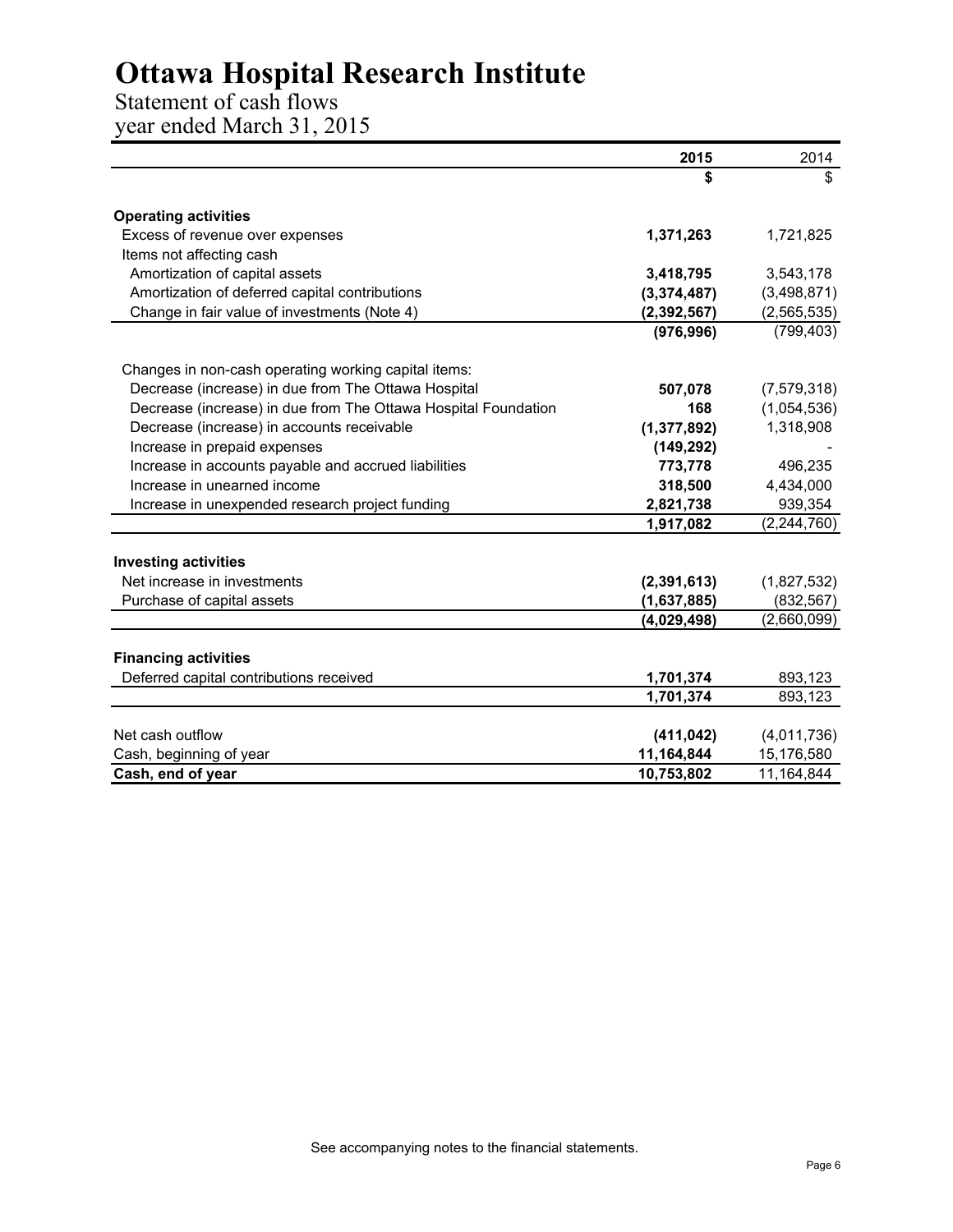Notes to the financial statements March 31, 2015

#### **1. Description of the Institute**

The Ottawa Hospital Research Institute (the "Institute") is an independent health research facility closely affiliated with The Ottawa Hospital and the University of Ottawa, committed to excellence in the creation of scientific knowledge that contributes to the prevention, diagnosis, and treatment of human disease. The Institute was incorporated without share capital under the Ontario Corporations Act on December 5, 2000. It began operations on April 1, 2001 as a result of the combination of the Loeb Health Research Institute at The Ottawa Hospital and The Ottawa General Hospital Research Institute. On January 1, 2004, as a result of the integration of the Ottawa Regional Cancer Centre and The Ottawa Hospital, the clinical research activities of the Cancer Centre were absorbed into the Institute.

The Institute is a registered charity under paragraph 149(1)(f) of the Income Tax Act and is exempt from income taxes and may issue tax deductible receipts to donors. Furthermore, the Institute has approved research institute status for purposes of clause 37 (1)(a)(ii)(b) of the Act, whereby a donor is eligible for a Scientific Research and Experimental Development (SR&ED) tax credit in the year the contribution is made.

#### **2. Significant accounting policies**

The financial statements have been prepared in accordance with Canadian accounting standards for not-for-profit organizations and include the following significant accounting policies:

#### *Basis of presentation*

On the statement of financial position and the statement of operations, the externally restricted column presents the Institute's assets, liabilities and results of operations related to its research activities that are funded by externally restricted research grants and contributions. The unrestricted column presents the Institute's administrative and non-restricted research operations.

#### *Revenue recognition*

The Institute follows the deferral method of accounting.

The Institute generates revenue through contributions from external funding agencies and related parties. Contributions receivable are recorded at an estimated realizable value in the period in which the funding agreement is signed. Unrestricted contributions are recorded as revenue when they are received or receivable. Restricted contributions are recorded as deferred revenue and recognized as revenue when the related expenses are incurred.

Contributions restricted for the acquisition of capital assets are recorded as deferred capital contributions and recognized as revenue over the estimated useful life of the related capital assets.

Interest and dividend revenue and realized gains and losses on investments are recognized in the period earned. Unrealized gains and losses on investments are recorded in the period in which they occur.

#### *Expenses*

The Institute classifies expenses on the statement of operations by function. Expenses are recognized in the year incurred and are recorded in the applicable function to which they are related. The Institute does not allocate expenses between functions after initial recognition.

#### *Cash*

Cash is recorded at fair value.

#### *Investments*

Investments are recorded at fair value, unrealized gains and losses on the fair value of investments are recognized as investment income in the statement of operations.

Shares in private companies acquired by the Institute in exchange for patent or license rights are recorded at nominal value when the fair value of the transaction is not determinable.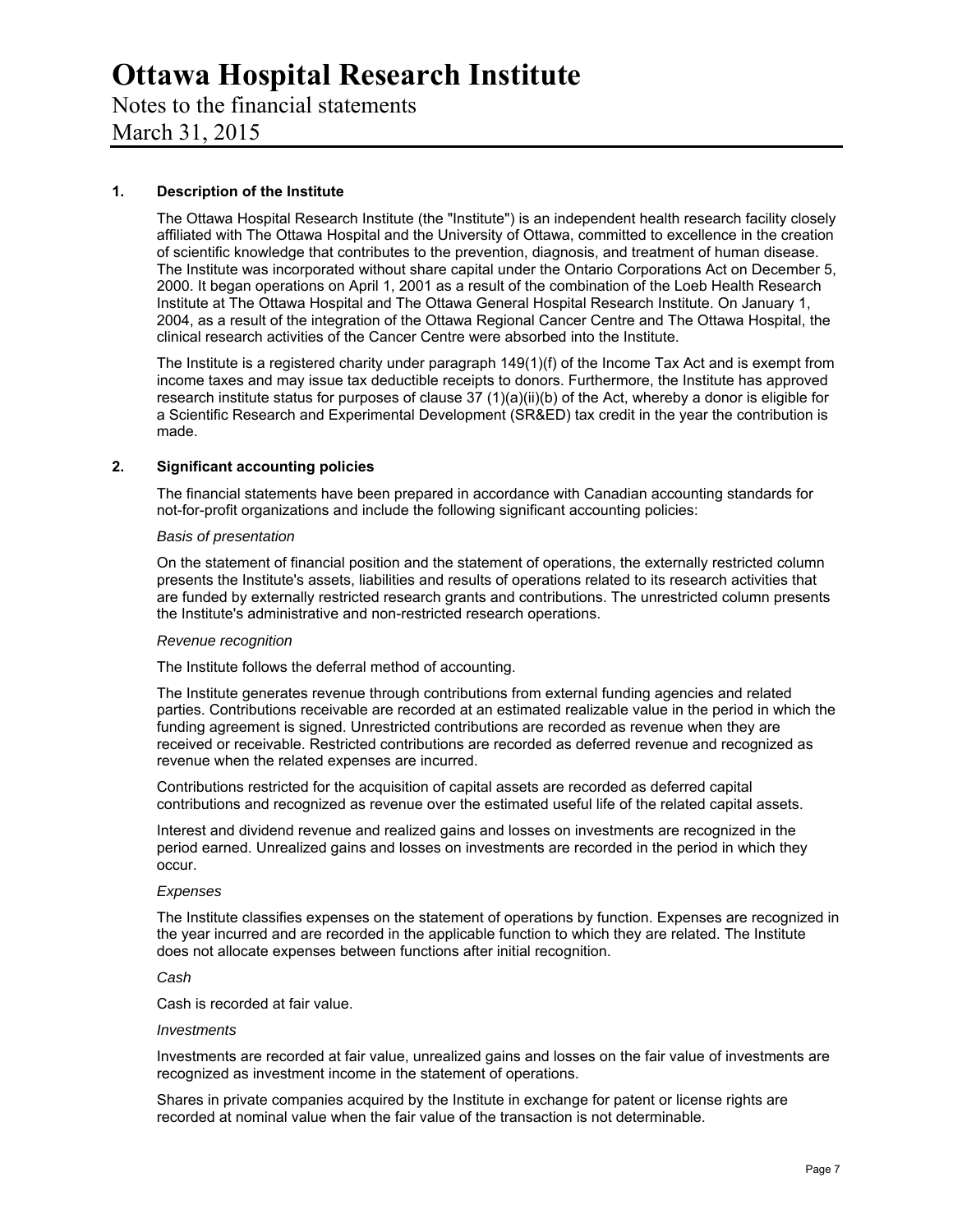Notes to the financial statements March 31, 2015

#### **2. Significant accounting policies (continued)**

#### *Other financial instruments*

The due from The Ottawa Hospital, due from The Ottawa Hospital Foundation, accounts receivable, and accounts payable and accrued liabilities are measured at amortized cost using the effective interest rate method.

#### *Capital assets*

Capital assets are stated at cost. Contributed equipment is recorded at fair value at the date of contribution. Amortization is calculated on a straight-line basis over the estimated useful lives of the assets. The estimated useful lives of the assets are as follows:

| Computer equipment                   | 5 vears    |
|--------------------------------------|------------|
| Furniture and fixtures               | 5 vears    |
| Laboratory equipment                 | 5-10 years |
| Stem Cell and Vision Research floors | 21 years   |

Patents are recorded at nominal value and are not amortized.

Capital assets are reviewed for impairment whenever events or changes in circumstances indicate that the carrying amount of an asset may not be recoverable. When the capital asset no longer has any longterm service potential, the excess of its net carrying amount over its residual value is expenses.

#### *Foreign exchange*

Transactions conducted in a foreign currency are translated into Canadian dollars at the exchange rate in effect at the date of the transaction. Assets and liabilities denominated in foreign currencies are translated at exchange rates in effect at year-end. Foreign exchange gains and losses are recorded in the statement of operations.

#### *Use of estimates*

The preparation of these financial statements requires management to make estimates and assumptions that affect the reported amounts of assets and liabilities and disclosure of contingent assets and liabilities at the date of the financial statements and the reported amounts of revenues and expenses during the period. Actual results could differ from these estimates. The most significant estimates used in preparing these financial statements include the fair value of investments, the estimated useful lives of capital assets, the amount of certain accrued liabilities and the allowance for doubtful accounts. These estimates are reviewed annually and, as adjustments become necessary, they are reported in the periods in which they become known.

#### **3. Related entities**

Related party transactions are in the normal course of operations and are measured at the exchange amount which is the amount of consideration established and agreed to by the related parties. The Institute has no control over these related parties.

#### *The Ottawa Hospital*

The Ottawa Hospital acts as paymaster for the Institute. The Institute has an amount due from The Ottawa Hospital of \$3,233,988 (2014 - \$3,741,066). This balance represents the difference between funds deposited at the Hospital and disbursements made on behalf of the Institute at year-end.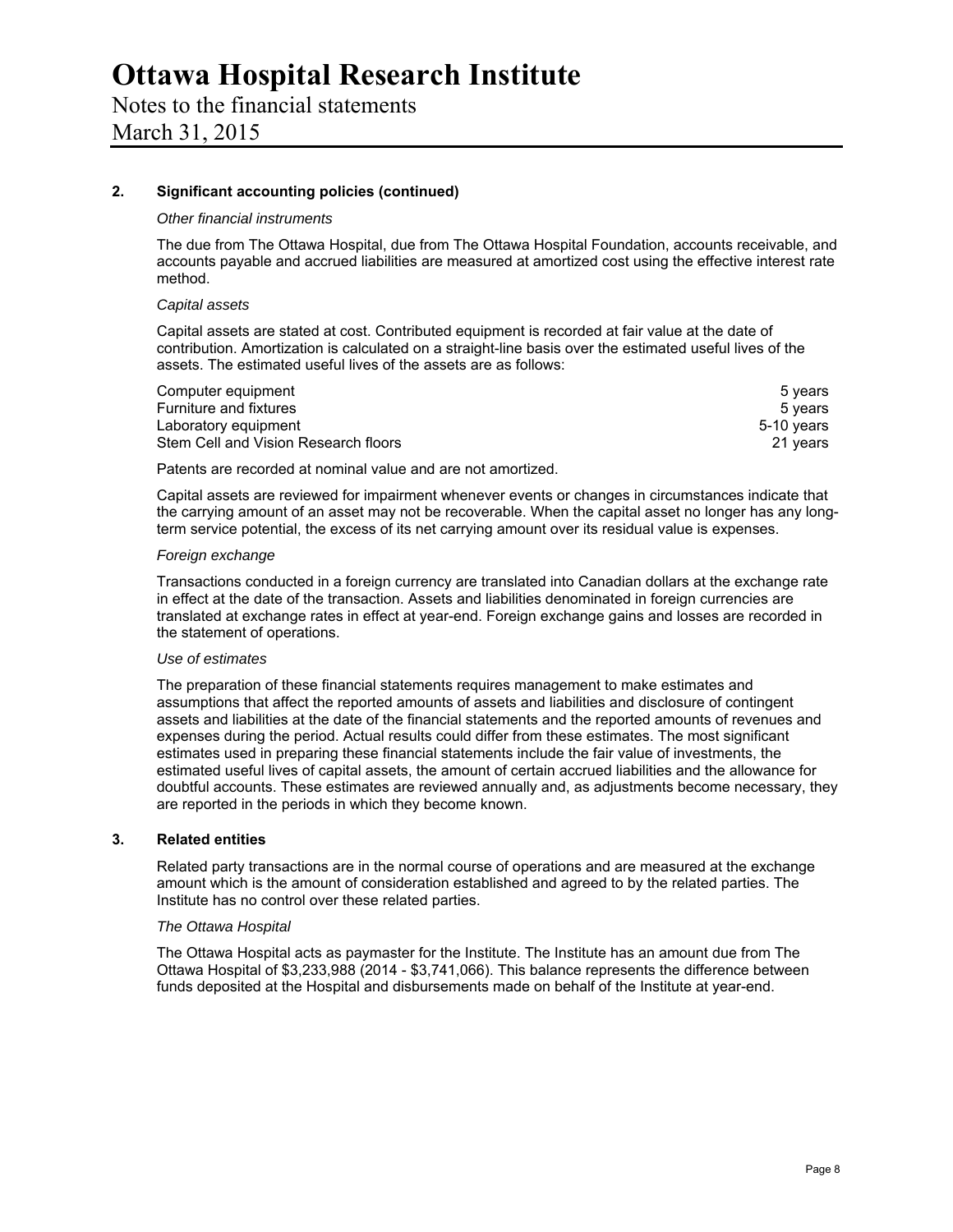### Notes to the financial statements

March 31, 2015

#### **3. Related entities (continued)**

*The Ottawa Hospital (continued)* 

The Ottawa Hospital provided the Institute with grants as follows:

|                            | 2015      | 2014      |
|----------------------------|-----------|-----------|
|                            |           |           |
| General operating          | 4,335,932 | 4,435,932 |
| Specific purpose operating | 230,000   | 230,000   |
|                            | 4,565,932 | 4,665,932 |

In addition to the amounts above, during the year ended March 31, 2014, The Ottawa Hospital contributed \$4,500,000 to the Institute to use in addressing financial challenges over future fiscal years. No similar amounts were received for the year ended March 31, 2015. The full amount was deferred as at March, 31, 2015 and 2014 as unearned income and will be recognized as revenue in those years where needed to offset operating deficits.

#### *The Ottawa Hospital Foundation*

The Foundation provides administrative and research funding to the Institute. During the year, the Foundation contributed the following:

|                                                          | 2015       | 2014      |
|----------------------------------------------------------|------------|-----------|
|                                                          | \$         | \$        |
| Unrestricted endowment fund interest                     | 1,894,709  | 2,841,316 |
| Restricted endowment fund interest for research projects | 79.592     | 334,389   |
| Unrestricted research and salary funding                 | 4,614,840  | 3,003,729 |
| Restricted research project funding                      | 4,813,928  | 2,785,864 |
| Deferred contributions relating to capital assets        | 1,591,632  | 847,786   |
|                                                          | 12.994.701 | 9,813,084 |

In the restricted research project funding of \$4,813,928 (2014 - \$2,784,864) there is \$1,627,019 (2014 - \$505,662) from the Heart and Stroke Foundation that flows through the Foundation. At year-end, \$5,890,690 (2014 - \$5,890,858) of these amounts were receivable from the Foundation. At March 31, 2015, the Foundation manages funds in the amount of \$39,267,577 (2014 - \$39,823,495), which are designated as The Ottawa Hospital Research Institute Endowment Funds. While these funds have been designated to the Institute they are legally the assets of the Foundation. Of this amount, \$985,040 (2014 - \$977,919) is restricted for the Clinical Epidemiology Unit Director's Research Chair, and \$716,774 (2014 - \$2,321,980) is restricted for the Sprott Endowment for Stem Cell Research, which allows the Institute to withdraw \$1,000,000 annually until the balance is \$nil.

#### *The University of Ottawa*

The University of Ottawa contributed \$1,273,979 (2014 - \$1,270,809) during the year to the Institute for salary support.

At March 31, 2015, endowment funds in the amount of \$1,437,129 (2014 - \$1,357,856) for the Clinical Epidemiology Unit Director's Research Chair, \$1,872,011 (2014 - \$1,768,750) for the Dr. J. David Grimes Research Chair and \$2,327,951 (2014 - \$2,199,304) for the Neuroscience Research Institute Chair are held by the University of Ottawa. During the year, the Institute received \$179,506 (2014 - \$174,913) of interest on these endowments.

The University provides premises and related maintenance and repairs to the Institute's on-site researchers at no charge. These amounts are not included in these financial statements.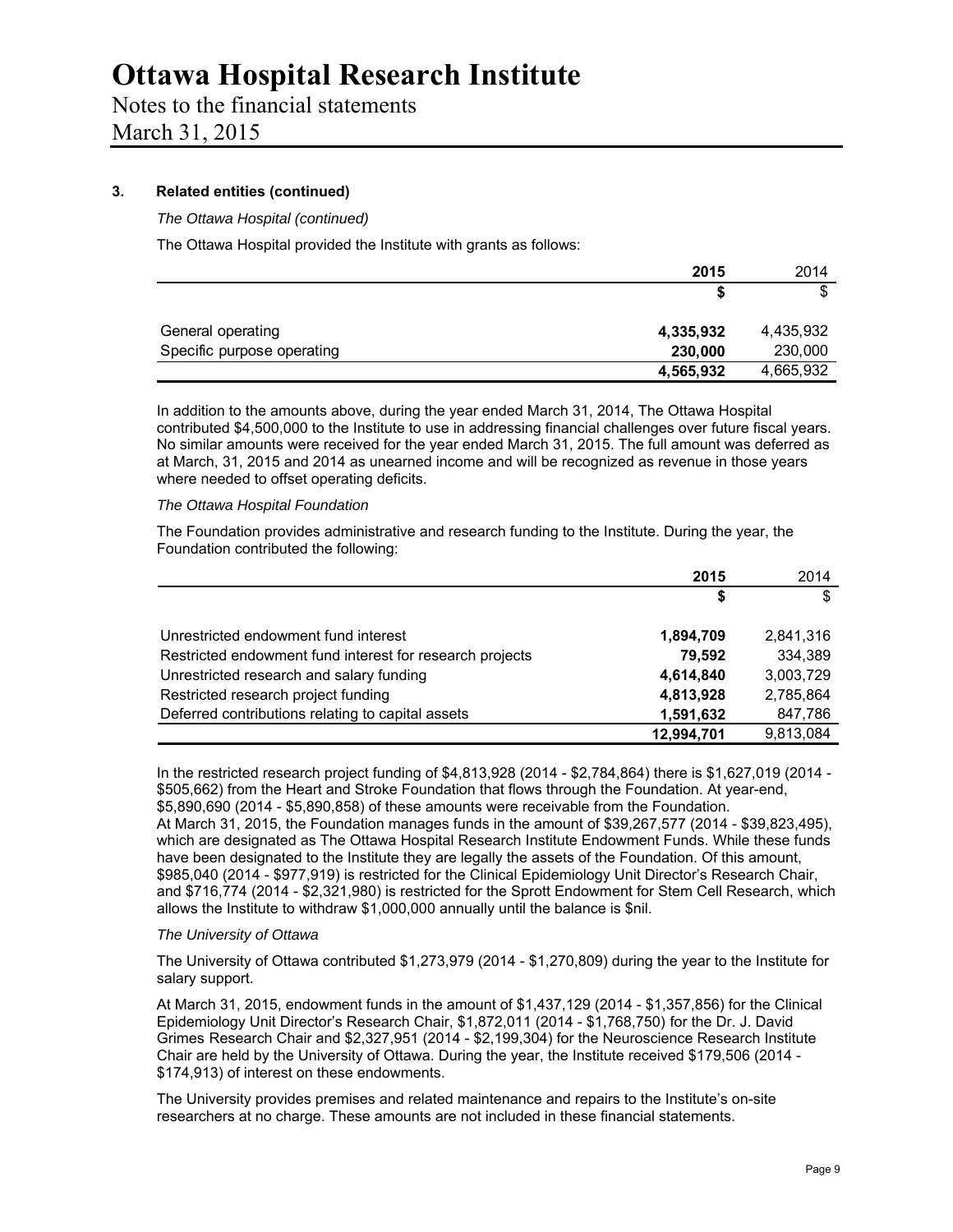Notes to the financial statements March 31, 2015

#### **4. Investments**

The following table presents the fair values of the Institute's investments:

|                             |                   | 2015       |            | 2014       |
|-----------------------------|-------------------|------------|------------|------------|
|                             | <b>Fair value</b> | Cost       | Fair value | Cost       |
|                             |                   |            | \$         |            |
| Money market funds/cash     | 25.615            | 25.615     | 12.601     | 12,601     |
| Bonds / fixed income funds  | 36,380,882        | 35,841,801 | 32,632,563 | 33,486,509 |
| Mutual funds / pooled funds | 22,396,399        | 16,067,455 | 21,373,552 | 16,044,148 |
| Shares in private companies |                   |            |            |            |
|                             | 58,802,897        | 51,934,872 | 54,018,717 | 49,543,259 |

The Institute holds shares in private companies that were received in exchange for an amendment to a patent/licence agreement previously negotiated and in other cases, patent or license agreements to be negotiated. These shares do not give the Institute the ability to significantly influence or exercise control over these private companies. The shares are recorded in these financial statements at a nominal value as the value of the consideration given or received could not be determined. The fair value of these shares in private companies is not determinable.

The bonds/fixed income funds have interest rates of 1.7% to 12.2% (2014 - 1.5% to 12.2%) and maturity dates ranging from December 2015 to April 2063 (2014 - July 2014 to April 2063).

The following table presents the breakdown of the investment revenue on investments held by the Institute:

|                                                       | 2015      | 2014      |
|-------------------------------------------------------|-----------|-----------|
|                                                       |           |           |
| Realized gains, dividends and interest on investments | 2,391,614 | 1,832,659 |
| Change in fair value of investments                   | 2,392,567 | 2,565,534 |
| <b>Bank interest</b>                                  | 172.206   | 148,867   |
|                                                       | 4,956,387 | 4,547,060 |

#### **5. Capital assets**

|                        |            |                    | 2015       | 2014       |
|------------------------|------------|--------------------|------------|------------|
|                        |            | <b>Accumulated</b> | Net book   | Net book   |
|                        | Cost       | amortization       | value      | value      |
|                        | \$         | \$                 | \$         | \$         |
| Computer equipment     | 5,460,018  | 5,460,018          |            |            |
| Furniture and fixtures | 2,399,656  | 2,185,423          | 214,233    | 227,425    |
| Laboratory equipment   | 41,496,451 | 34,664,638         | 6,831,813  | 7,415,763  |
| Stem Cell and Vision   |            |                    |            |            |
| Research floors        | 24,855,382 | 10,556,135         | 14,299,247 | 15,483,015 |
| Patents                |            |                    |            |            |
|                        | 74,211,508 | 52,866,214         | 21,345,294 | 23.126.204 |

Cost and accumulated amortization of capital assets as at March 31, 2014 amounted to \$72,573,628 and \$49,447,424 respectively.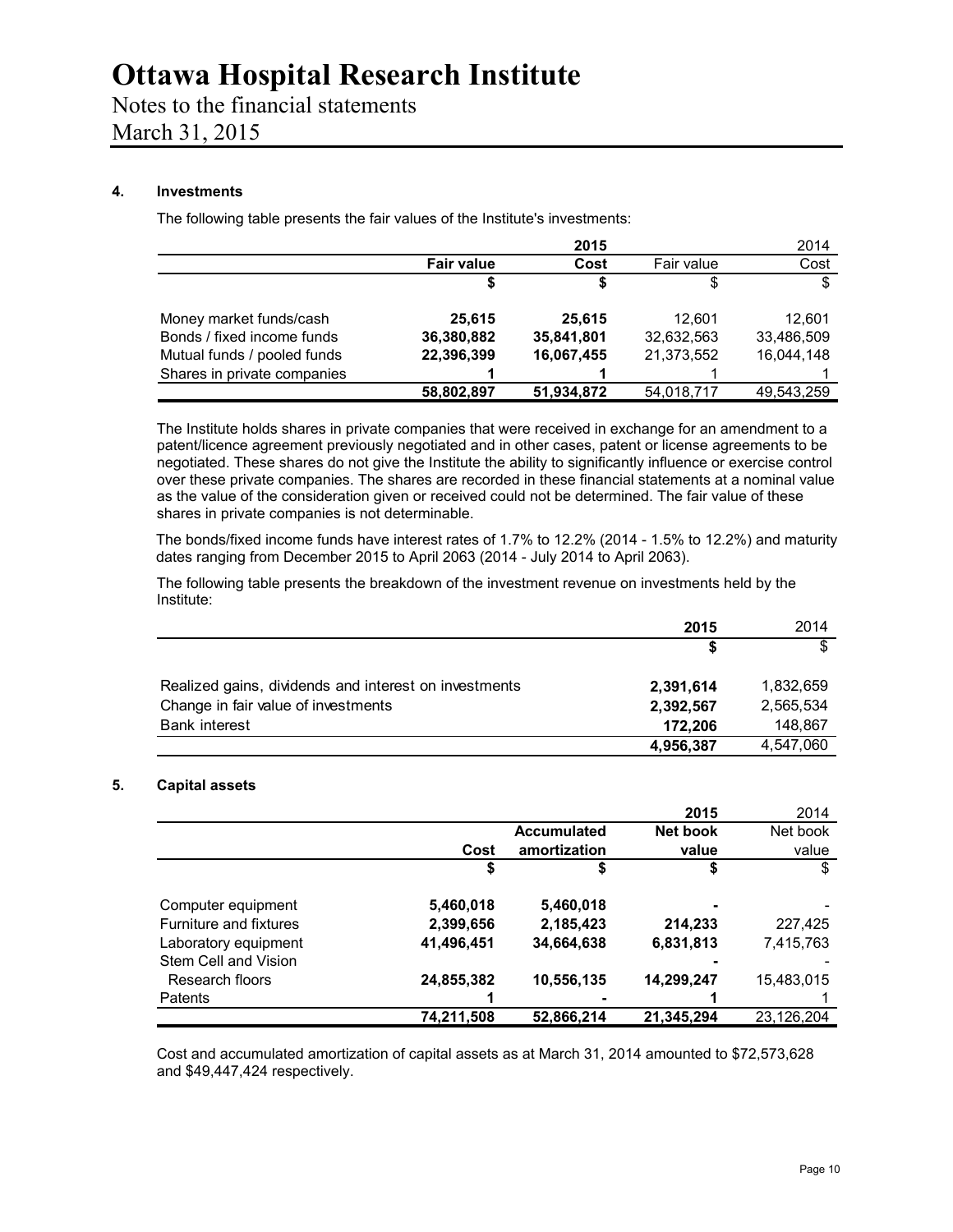### Notes to the financial statements March 31, 2015

#### **6. Unexpended research project funding**

Unexpended research project funding represents amounts received by the Institute which will be used in subsequent periods on active research projects. Changes in the unexpended research project funding balance are as follows:

|                                        | 2015           | 2014           |
|----------------------------------------|----------------|----------------|
|                                        | \$             | \$             |
| Balance, beginning of year             | 68,813,795     | 67,874,441     |
| Amounts received in the current period | 79,675,161     | 72,016,961     |
|                                        | 148,488,956    | 139,891,402    |
| Less                                   |                |                |
| Research project cost                  | (75, 152, 049) | (70, 184, 484) |
| Amount transferred to deferred capital |                |                |
| contributions                          | (1,701,374)    | (893,123)      |
| Balance, end of year                   | 71,635,533     | 68,813,795     |
|                                        |                |                |

#### **7. Deferred capital contributions**

|                            | 2015        | 2014        |
|----------------------------|-------------|-------------|
|                            | S           | \$          |
| Balance, beginning of year | 22,425,398  | 25,031,146  |
| Additions                  | 1,701,374   | 893,123     |
| Amortization               | (3,374,487) | (3,498,871) |
| Balance, end of year       | 20,752,285  | 22,425,398  |

#### **8. Internally restricted net assets**

Internally restricted net assets are comprised of the Equalization Fund.

The Equalization Fund was established by the Board of Directors to provide the Institute with stable investment income for short and long-term budget planning. On an annual basis, Management along with the investment managers set a budgeted return on investments, which is approved by the Board. Actual investment income in excess of the budgeted amount, to the maximum of net income for the year, is transferred to the Equalization Fund. When actual investment income is less than the budgeted amount, the difference up to the maximum of the balance of the Equalization Fund is transferred to the unrestricted fund from the Equalization Fund. During the year, \$1,371,263 (2014 - \$1,721,825) was transferred to the Equalization Fund.

#### **9. Pension plan**

Substantially all of the full-time employees of the Institute are members of the Healthcare of Ontario Pension Plan (the "Plan"), which is a multi-employer defined benefit pension plan available to all eligible employees of the participating members of the Ontario Hospital Association. Plan members will receive benefits based on the length of service and on the average of annualized earnings during the five consecutive years prior to retirement, termination or death that provide the highest earnings.

Pension assets consist of investment grade securities. Market and credit risk on these securities are managed by the Plan by placing plan assets in trust and through the Plan investment policy

Pension expense is based on Plan management's best estimates, in consultation with its actuaries, of the amount, together with the 1.3% of salary contributed by employees, required to provide a high level of assurance that benefits will be fully represented by fund assets at retirement, as provided by the Plan. The funding objective is for employer contributions to the Plan to remain a constant percentage of employees' contributions.